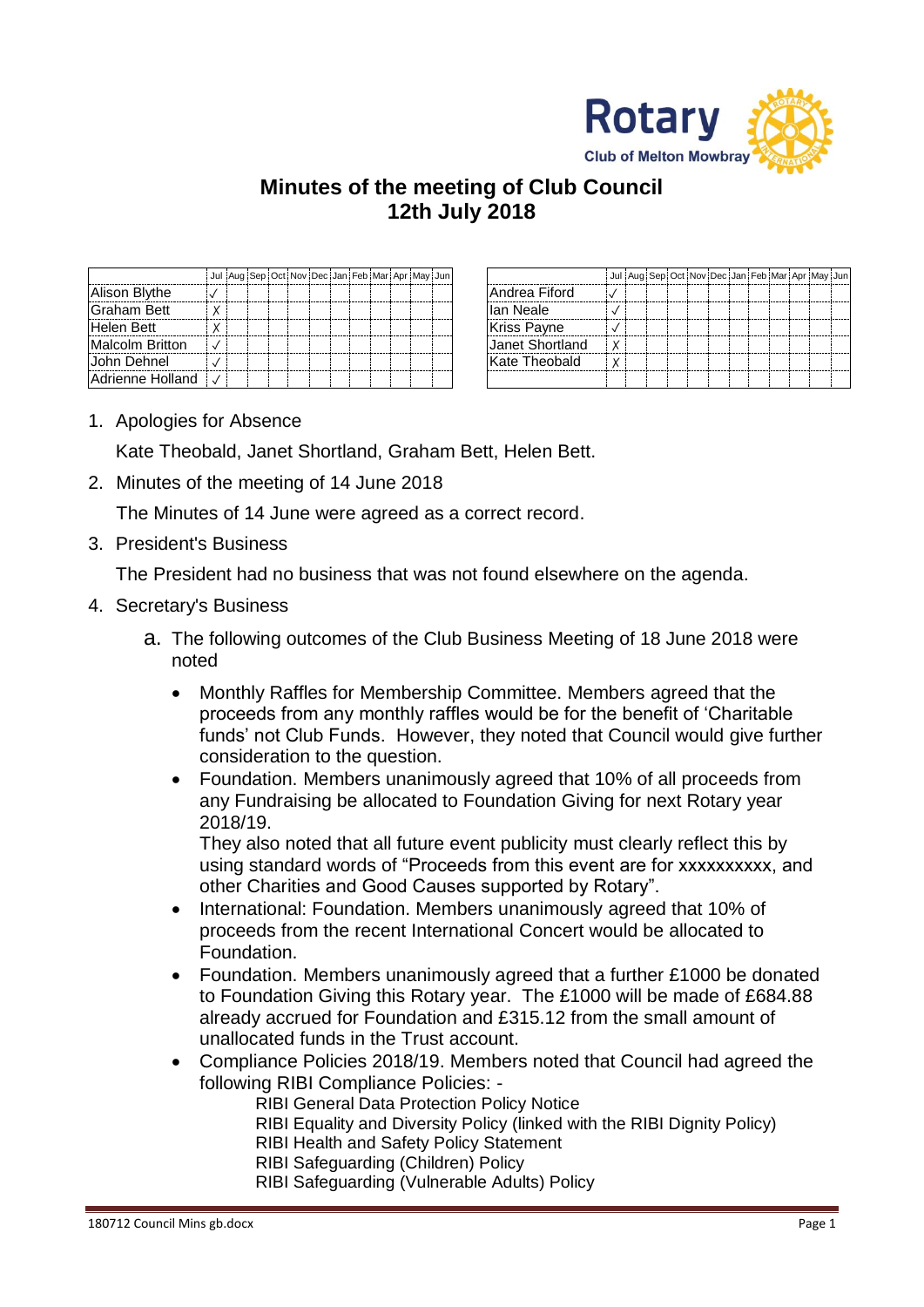- Nomination for District Governor. Members agreed (For 15, Against 1, Abstentions 3) to support the nomination of David Morris for District 1070 Governor for 2021/22.
- ComVoc: Birchwood School. Members unanimously agreed that two donations from the proceeds of last year's Duck Race be made: £500 to Birchwood Vale in support of a school visit.

£500 to Birchwood Main School as a contribution towards the 'Eyegaze' communications device project.

- Crocuses should be purchased for sale and planting along with the trees in November.
- b. The following requests for Leave of absence were approved:
	- i. Joe Carrington from 16 July to 13 August return 20 August.
	- ii. Richard Abbott from 16 July to 27 August return 3 September.
- 5. Treasurer's Report
	- a. Club Account: the Club Account Balance at 12 July 2018 was £6,900.84 of which £4,907.54 related to the Lunchtime Club and £1,993.30 to the Satellite Group.
	- b. Trust Account: the Trust Account Balance at 12 July 2018 was £9,105.34 of which £8,449.49 was committed expenditure and £655.85 was unallocated.
- 6. Committee Reports
	- a. Club Service including Fund Raising & Public Relations

It was agreed that Adrienne Holland and Ian Neale should be appointed to the Club Service Committee with the remit to organise the Duck Race.

b. Community and Vocational

Nothing to report.

- c. Foundation
	- It was agreed that another Foundation Dinner will be held on 2 May 2019 at Brooksby Melton College
	- It was noted that there were currently no new District Grant applications. John Dehnel will discuss with Malcolm Britton the opportunities for future applications from the Youth Committee.
- d. International
	- The collections of glasses, cartridges and mobile phones ar continuing.
	- The costs of a Toilet Project in Tacloban, Philippines are being identified; £2,700 has been received for the two cubical unit for boys and girls with external washing facilities. It was agreed to ask Eric Hall to look at the quote.
- e. Membership

It was noted that the Lunchtime Club gained one new member in September, with two others possible. Another recruitment lunch time is to be arranged.

David Morris has eight possible new members, mainly for the Satellite Group.